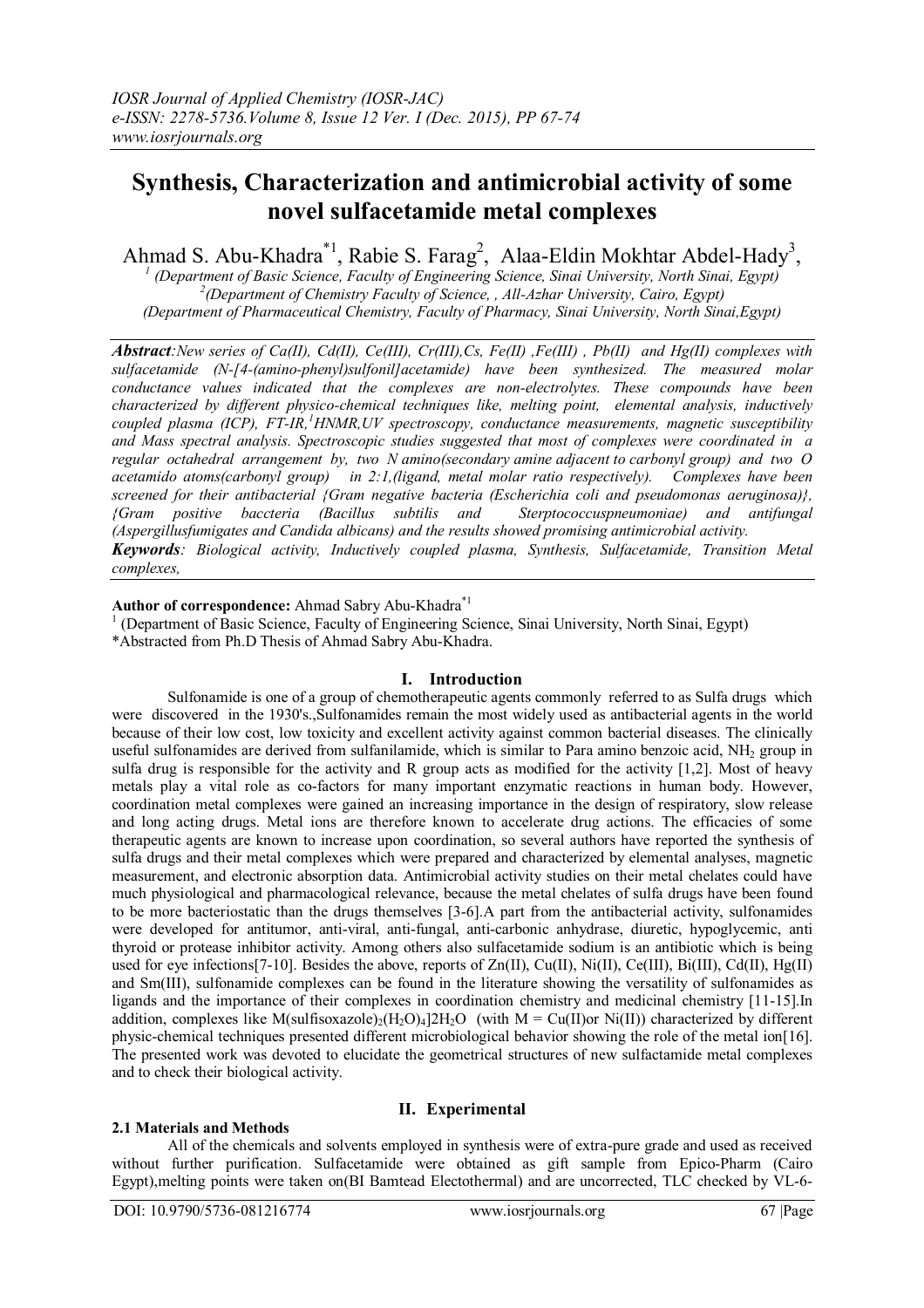LC. UV lampelemental analysis(C,H,N,S)was carried out at Fisons EA 1108 CHNS Micro analyzer. Metal ions concentrations were measured using ICP Perkin Elmer/Optima 7000.The UV spectra of compounds were recorded on UV- Vis. Spectrophotometer(UV-1700,Shimadzu).Molar conductance measurements were made in DMF at  $25^{\circ}$ C  $\pm$  5°C using a Systronics conductivity bridge model 305. Magnetic susceptibility was measured on powdered samples using the Sherward scientific magnetic susceptibility balance. The diamagnetic corrections were made by Pascal's constant and Hg[Co(SCN)<sub>4</sub>] was used as the calibrant. Mass spectral analysis were measured using Shimadazu Qp-2010 plus. Infrared spectra were recorded on a Perkin-Elmer FT-IR 1650 spectrophotometer in wave number region 4000-200 cm<sup>-1</sup>asKBrpellet. TheH<sup>1</sup> NMR spectra were recorded using Mercury-300bb "NMR 300", using DMSO-as solvent and tetramethylsilane(TMS) as an internal standard. Antibacterial andantifungal activities measured at (The regional center for Mycology and Bitechnology, Al-Azhar University, Cairo, Egypt).

# **2.2Synthesis**

Cesium complexwas prepared by adding a hot ethanolic solution of CsCl to sulfacetamide in the same solvent in equimolar ratio. The other metal complexes were prepared in 2:1 (ligand, metal molar ratio respectively) with vigorous stirring. The reaction refluxed for many hours until a colored(or sometimes white) precipitate was formed, washed several times, recrystallized and dried in a vacuum over anhydrous calcium chloride. The purity was checked by TLC and by melting point.

# **III. Results and discussion**

Most of the complexes were colored, stable at room temperature for extended periods, decomposed on heating and insoluble in water but readily soluble in strong coordinating solvents like DMF and DMSO. (Cr(III) and Pb (II)complexes were readily soluble in water).The analytical data showed that most of complexes had stoichiometry of the type  $[ML_2 (H_2O)_2]$ , (Table 1).

|                        | Reactants     |                                      | Products                |         |                 |                                          |  |
|------------------------|---------------|--------------------------------------|-------------------------|---------|-----------------|------------------------------------------|--|
| Compds.<br>Symbol      | Ligand        | Metal salts                          | Color                   | M.P °C  | Yield<br>$(\%)$ | M.F.<br>(M.wt)                           |  |
| S-Ca<br>2:1            | Sulfacetamide | CaCo <sub>3</sub>                    | White yellowish 186-188 |         | 85.5            | $C_{16}H_{22}CaN_4O_8S_2$<br>(502.58)    |  |
| S-Cd<br>2:1            | Sulfacetamide | CdSO <sub>4</sub> .8H <sub>2</sub> O | White                   | >300    | 68.4            | $C_{16}H_{22}CdN_4O_8S_2$<br>(574.91)    |  |
| S-Ce<br>2:1            | Sulfacetamide | $Ce(NO_3)$ <sub>3</sub> $·6H_2O$     | Yellow                  | >300    | 67.3            | $C_{16}H_{20}CeN_5O_{10}S_2$<br>(646.60) |  |
| S-Cr<br>2:1            | Sulfacetamide | CrCl <sub>3</sub> .6H <sub>2</sub> O | Green                   | 197-199 | 86.8            | $C_{16}H_{20}ClCrN_4O_7S_2$<br>(531.93)  |  |
| $S-Cs$<br>$1 - 1$      | Sulfacetamide | CsCl                                 | <b>Brown</b>            | 212-214 | 84.2            | $C_8H_{13}CsN_2O_5S$<br>(382.17)         |  |
| $S-Fe(III)$<br>$2 - 1$ | Sulfacetamide | $Fe(NO3)3$ .9H <sub>2</sub> O        | Deep orange             | >300    | 83.7            | $C_{16}H_{20}FeN_5O_{10}S_2$<br>(562.33) |  |
| S-Fe(II)<br>$2 - 1$    | Sulfacetamide | FeSO <sub>4</sub>                    | Deep orange             | >300    | 81.7            | $C_{16}H_{22}FeN_4O_8S_2$<br>(518.34)    |  |
| $S-Hg$<br>2:1          | Sulfacetamide | Hg(NO <sub>3</sub> ) <sub>2</sub>    | Pale brown              | 239-241 | 86.3            | $C_{16}H_{22}HgN_4O_8S_2$<br>(663.09)    |  |
| $S-Pb$<br>2:1          | Sulfacetamide | $Pb(NO_3)_2$                         | White                   | 244-246 | 89.9            | $C_{16}H_{22}N_4O_8PbS_2$<br>(669.70)    |  |

**Table 1. Analytical and physical data(S:Sulfacetamide )**

### **3.1 Elemental analyses of the complexes**

The results of elemental analyses as shown in (Table 2) are in good agreement with those required by the proposed formula (calculated). Inductively coupled plasma (ICP) technique play an important role in elucidating the structure of the complexes, by determining metal ion concentration which also in good agreement with calculated metal ion concentration confirming presence of metal ion in coordination as proposed.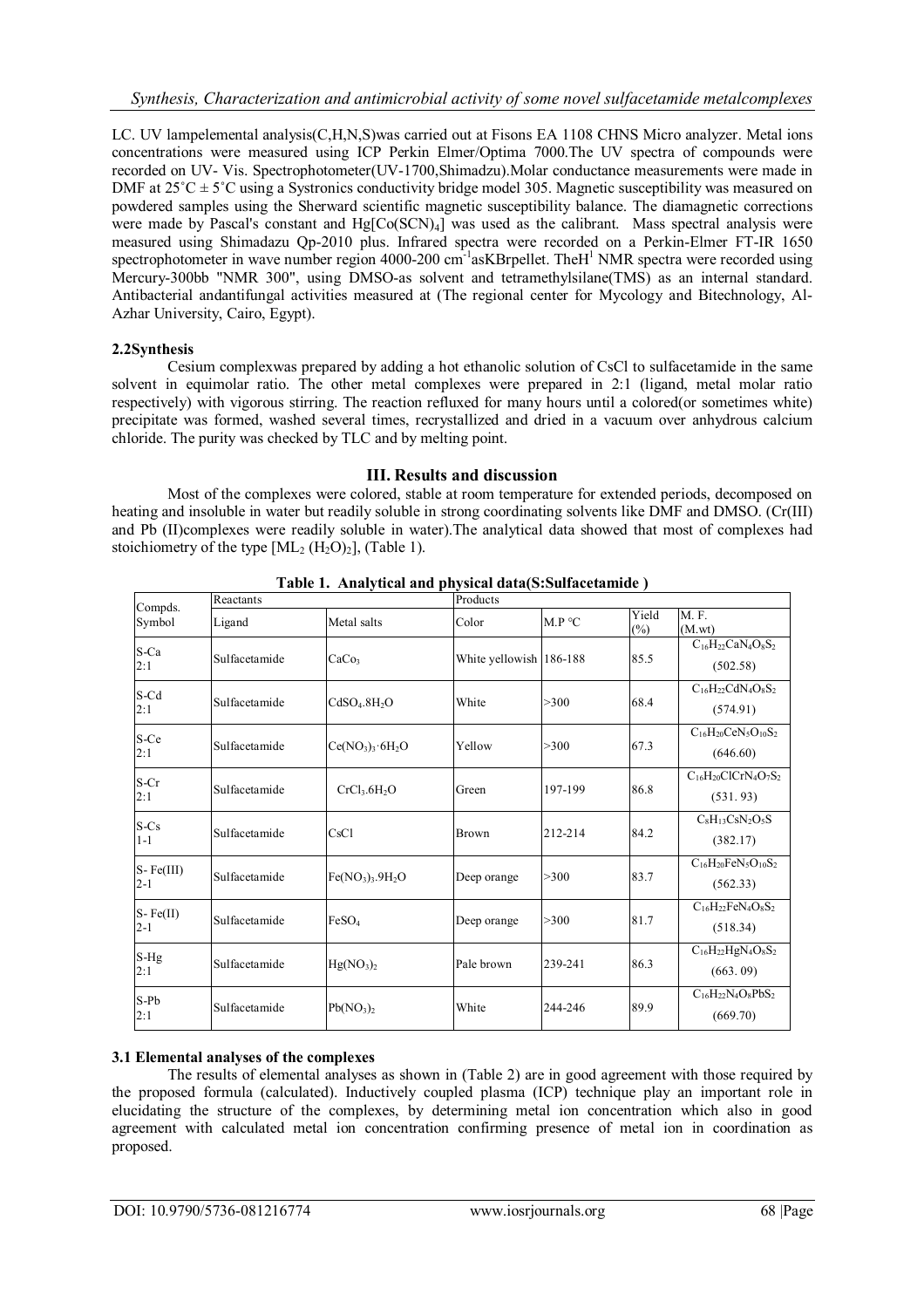| <b>Table 2. Elemental analysis of the complexes Calca./Found.</b> |       |      |       |       |              |  |  |  |
|-------------------------------------------------------------------|-------|------|-------|-------|--------------|--|--|--|
| Compd.<br><b>Symbol</b>                                           | $C\%$ | H%   | $N\%$ | $S\%$ | M %<br>(ICP) |  |  |  |
| S-Ca                                                              | 38.24 | 4.41 | 11.15 | 12.76 | 7.97         |  |  |  |
| 2:1                                                               | 38.34 | 4.85 | 11.18 | 12.62 | 8.11         |  |  |  |
| S-Cd                                                              | 33.43 | 3.86 | 9.75  | 11.15 | 19.55        |  |  |  |
| 2:1                                                               | 33.55 | 3.75 | 10.10 | 11.31 | 19.31        |  |  |  |
| S-Ce                                                              | 29.72 | 3.12 | 10.83 | 9.92  | 21.67        |  |  |  |
| 2:1                                                               | 30.10 | 3.19 | 10.65 | 10.11 | 21.76        |  |  |  |
| S-Cr                                                              | 36.13 | 3.79 | 10.53 | 12.06 | 9.77         |  |  |  |
| 2:1                                                               | 36.20 | 3.86 | 10.40 | 12.04 | 9.80         |  |  |  |
| $S-Cs$                                                            | 25.14 | 3.34 | 7.33  | 8.39  | 34.78        |  |  |  |
| $1 - 1$                                                           | 25.34 | 3.19 | 7.44  | 8.29  | 34.82        |  |  |  |
| $S-Fe(III)$                                                       | 34.17 | 3.58 | 12.45 | 11.40 | 9.93         |  |  |  |
| $2 - 1$                                                           | 34.16 | 3.64 | 12.49 | 11.41 | 9.99         |  |  |  |
| $S-Fe(II)$                                                        | 37.07 | 4.28 | 10.81 | 12.37 | 10.77        |  |  |  |
| $2 - 1$                                                           | 37.22 | 4.17 | 10.80 | 12.41 | 10.80        |  |  |  |
| S-Hg                                                              | 28.98 | 3.34 | 8.45  | 9.76  | 30.25        |  |  |  |
| 2:1                                                               | 28.91 | 3.39 | 8.48  | 9.70  | 30.29        |  |  |  |
| S-Pb                                                              | 28.70 | 3.31 | 8.37  | 9.58  | 30.94        |  |  |  |
| 2:1                                                               | 28.96 | 3.24 | 8.46  | 9.63  | 31.08        |  |  |  |

**Table 2. Elemental analysis of the complexesCalcd./Found.**

# **3.2Infrared spectra**

The IR spectra of the complexes were compared with those of the sulfacetamide and the previously reported complexes[3,4,17,18].The spectra of sulfacetamide compounds have numerous bands, as shown in (Table3) which summarizes the main bands and their proposed. The hydrated complexes exhibited an IR bands approximately around these bands at 3445, 834 cm<sup>-1</sup> and 650–700cm<sup>-1</sup> range due to  $v(H_2O)$ , suggestive of water molecules coordinated to the metal in the complexes, some of these bands corresponding to water molecule modes could not be assigned, due to the fact that they overlapped with some other signals. [19, 20]. The band of the carbonyl group  $(C = O)$  appears at 1652-1633 cm<sup>-1</sup>, this shift respect to the free ligand, and pervious results of F.Blasco et.al indicating the involvement of this band in the coordination with metal[3,17]. The asymmetric and symmetric  $(SO<sub>2</sub>)$  group stretching vibrations in the sulfonamides were observed at 1322-1311 and 1155-1144 cm<sup>-1</sup> respectively which indicate no significant shifts. This behavior has been observed in similar sulfonamide complexes that do not coordinate through this group, the small changes in the  $-SO_2$ group stretching vibrations can be due to the variations of the S–N bond to hydrogen bonding or condensation effects in the solid[18]. The coordination of N amino of secondary amine and O acetamido (carbonyl group) atoms is further supported by appearance of two non ligand bands at 552-537 cm<sup>-1</sup> and 424-418 cm<sup>-1</sup> due to v metal-N and metal- O bonds respectively.Studies on the stretching vibrations of these bonds are important in elucidating the structure of the complexes [21,22]. Other bands like υC-H Ar appears around 2950 cm<sup>-1</sup> and υC-H Al appears around 2800 cm<sup>-1</sup>,another bands such as C=C appears around 1500 cm<sup>-1</sup> [23]. The band  $v(S-N)$ appears at 896-1024  $\text{cm}^{-1}$  vibration [24].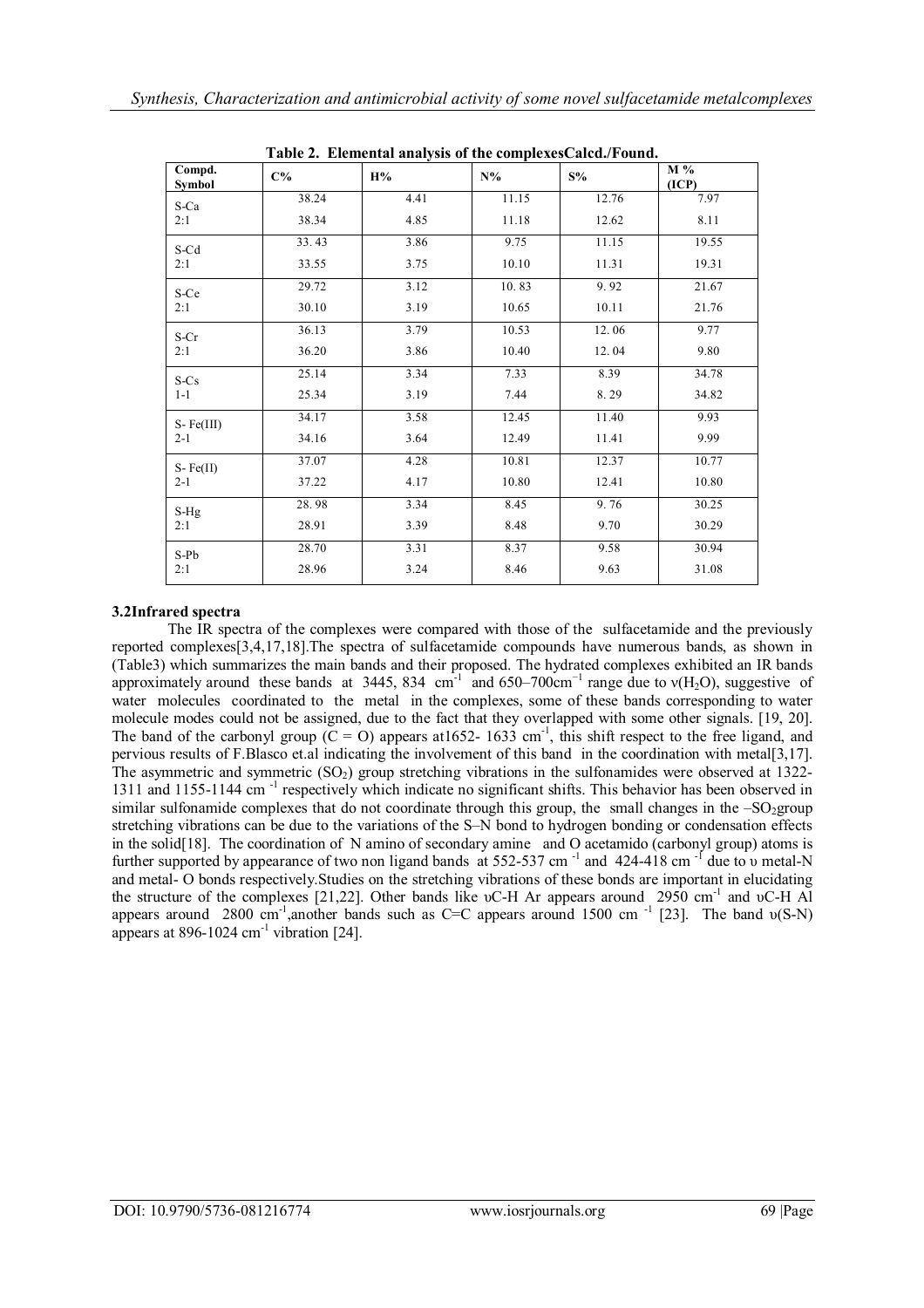| Table 3. IR spectra of sulfacetamide metal complexes |        |        |           |            |        |        |  |  |
|------------------------------------------------------|--------|--------|-----------|------------|--------|--------|--|--|
| <b>Compounds/Bands</b>                               | $vN-H$ | $vC=O$ | $vSO2$ as | $vSO2$ svm | $vM-N$ | $vM-O$ |  |  |
| S-Ca                                                 | 3380   | 1642   | 1322      | 1152       | 539    | 423    |  |  |
| 2:1                                                  | 3256   |        |           |            |        |        |  |  |
| S-Cd                                                 | 3392   | 1652   | 1311      | 1147       | 550    | 423    |  |  |
| 2:1                                                  | 3279   |        |           |            |        |        |  |  |
| S-Ce                                                 | 3373   | 1639   | 1314      | 1144       | 538    | 421    |  |  |
| 2:1                                                  | 3246   |        |           |            |        |        |  |  |
| S-Cr                                                 | 3401   | 1646   | 1316      | 1155       | 547    | 421    |  |  |
| 2:1                                                  | 3349   |        |           |            |        |        |  |  |
| S-Cs                                                 | 3381   | 1633   | 1314      | 1148       | 549    | 426    |  |  |
| $1 - 1$                                              | 3302   |        |           |            |        |        |  |  |
| $S-Fe(III)$                                          | 3381   | 1633   | 1322      | 1148       | 537    | 418    |  |  |
| $2 - 1$                                              | 3257   |        |           |            |        |        |  |  |
| $S-Fe(II)$                                           | 3355   | 1637   | 1319      | 1147       | 548    | 423    |  |  |
| $2 - 1$                                              | 3287   |        |           |            |        |        |  |  |
| $S-Hg$                                               | 3366   | 1633   | 1313      | 1144       | 550    | 418    |  |  |
| 2:1                                                  | 3228   |        |           |            |        |        |  |  |
| S-Pb                                                 | 3347   | 1642   | 1319      | 1147       | 550    | 424    |  |  |
| 2:1                                                  | 3238   |        |           |            |        |        |  |  |

| Table 3. IR spectra of sulfacetamide metal complexes |  |  |  |  |  |
|------------------------------------------------------|--|--|--|--|--|
|------------------------------------------------------|--|--|--|--|--|

### **3.3 Molar conductivity measurements**

By using the relation  $\Lambda$ m= K/C, the molar conductance of the complexes ( $\Lambda$ m) can be calculated. Where C is the molar concentration of the metal complex solutions, and K is specific conductivity of the complex. The chelates were dissolved in DMF and the molar conductivities of  $10^{-4}$  M of their solutions at  $25 \pm 2$ °C were measured. (Table 4) shows that low molar conductivity values of the complexes (Λm = 4.37–37.05  $\Omega^{-1}$ mol<sup>-1</sup> cm<sup>2</sup>) which indicate that these complexes are non-electrolytes [25].

#### **3.4 Magnetic susceptibility measurements**

The observed magnetic moments (Table 4) of Fe (III), Fe (II) complexes are 5.88,5.79 B.M. respectively. Thus, the complexes formed have octahedral geometry involving  $d^2sp^3$  hybridization in the Fe ions [26]. The magnetic moments values,  $\mu_{eff}$  of the Ce(III)complex is 2.65 B.M., being consistent with mononuclear complex and free from antiferromagnetism [27]. The Cr (III) complex shows a magnetic moment corresponding to 3 unpaired electrons 3.89 B.M., which is approximately equal to a spin-only value [28]. The magnetic moments of remaining complexes, Cd, and Hg, show no d-d bands as expected for a  $d^{10}$  system and were found to be diamagnetic in nature. In case of the Ca and Cs complexes that contain only paired electron was found to be diamagnetic in nature. Also Pb complex is diamagnetic, these results agree with measured magnetic moments  $(\mu_{eff})$ . On the basis of analytical, conductance, spectral data, and the magnetic moments values  $\mu_{eff}$ , the prepared complexes were assigned an octahedral geometry except Cs complex which exhibited a tetrahedral geometry.

### **3.5 Electronic Spectra**

Electronic spectra of complexes can provide valuable information related to bond and structure, since the colors are intimately related to the magnitude of the spacing between d-orbitals ( $e_g$  and  $t_{2g}$  or e and t<sub>2</sub>orbitals in octahedral and tetrahedral complexes, respectively), which depends on factors such as the geometry of the complex, the nature of the ligands present and the oxidation state of the central metal atom[29]. The electronic spectra for all compounds were obtained (Table 4) in DMSO solution and showed absorption bands in three distinct regions. The first region ranging from 200 to approximately 249 nm, is characteristic for the electronic inter-ligand  $\pi \rightarrow \pi^*$  transitions correspond to (1La← 1A) transition C=C of the phenyl group [30], while the second characteristic wavelength in the region of 280 nm to approximately 350 nm is the second inter ligand n→π transition C=O [31]. The third distinct region ranging from 400 nm to approximately 500 nm is the characteristic for the ligand to metal charge transfer (LMCT) from the nitrogen atom to the transition metal centre [32]. The UV bands of  $SO<sub>2</sub>$  group merge to form a single strong absorption band around 260 nm. The sulfa drugs in general show two bands, one due to sulfanilamide part in the range 260-275 nm and the other due to R part in the range 300-310 nm. When the NH- proton is lost, the first band is affected while the coordination of R part affects the other band as well. If the drug acts simultaneously as an anion and coordinating ligand, both the bands are affected. The bands positions are considerably shifted from-their original positions (Table 4) indicating coordination of the neutral drug molecule or the drug anion to the metal [33].Spectrum of Fe (II) and Fe (III) complexes exhibited three bands in the region339–636 nm that are assignable for  $^{6}A_{1g} \rightarrow ^{4}T_{1g}^{6}A_{1g} \rightarrow ^{4}E_{g}$ ,  ${}^{4}A_{1g}$  (G) and  ${}^{6}A_{1g} \rightarrow {}^{4}E_{g}$ (D) transitions [34] which can be assigned to transition characteristic of octahedral structure. Also this relatively stronger band around 340 nm due to L→M charge transfer,the low intensity band around  $\lambda_{\text{max}}$ =450 nm may be assigned to d-d transition[35]. In case of a d<sup>10</sup> system, the present diamagnetic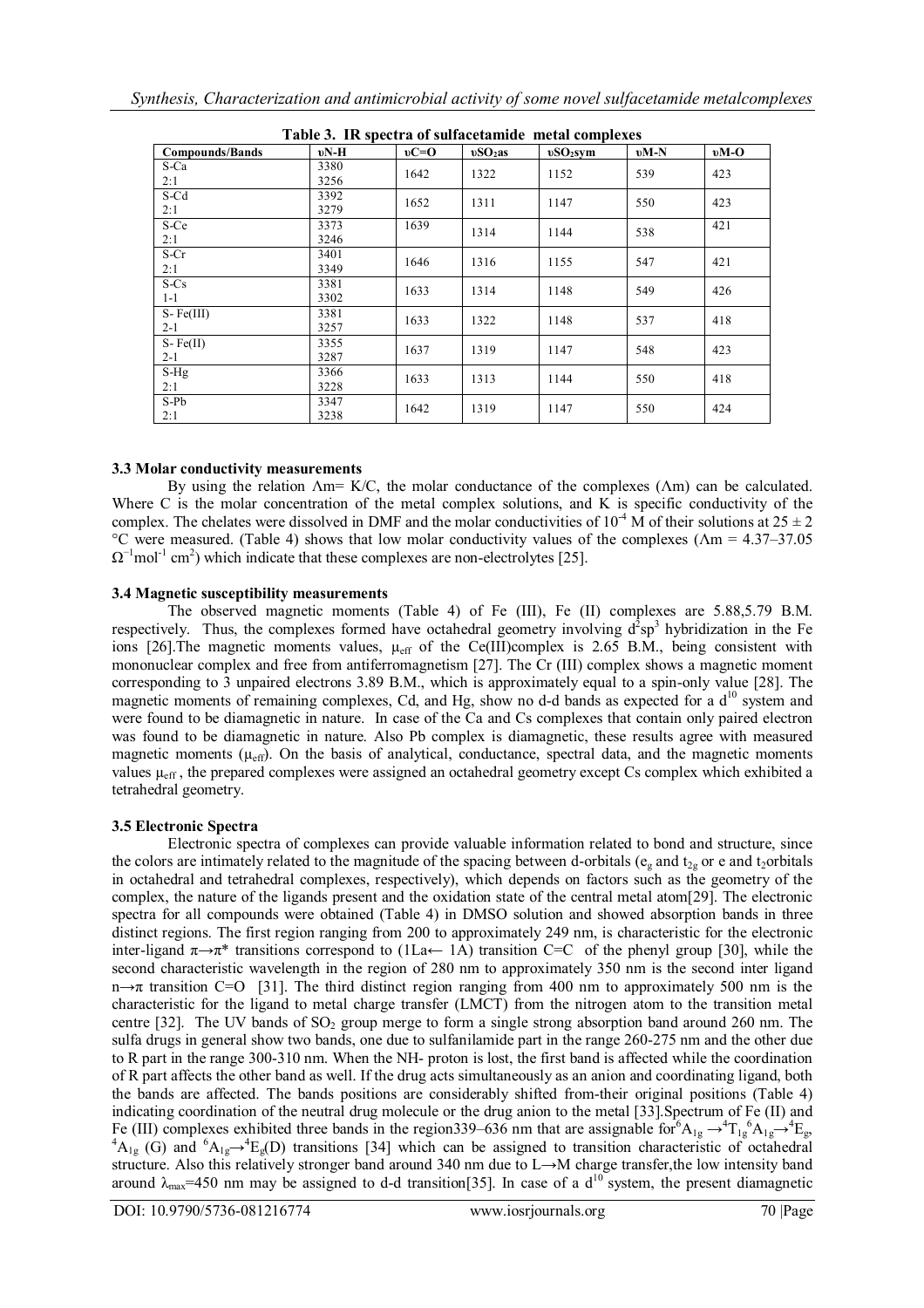complexes show no d-d transition in the visible region [36]. Cerium(III) complex shows a new absorption band at 453 nm which may be related to metal-ligand charge transfer excitations. The complexes have a coordination number 6 and may exist in octahedral geometries [37]. Chromium (III) complex shows three bands 588- 536, , 469- 410 and 260-290, similar to those observed for six coordinate chromium complexes. Assuming the octahedral stereo- chemistry, these bands can be assignedto $C_{2v}$  symmetry of six transitions respectively arising from the lifting of the degeneracy of the orbital triplet in octahedral symmetry I:  ${}^{4}B_{1g} \rightarrow {}^{4}E_{g}$  ( ${}^{4}T_{2g}$ ), II:  ${}^{4}B_{1g} \rightarrow$  $4B_{2g}({}^{4}T_{2g})$ , III:  ${}^{4}B1_{g} \rightarrow {}^{4}\text{E}_{g}({}^{4}T_{1g})$ , IV:  ${}^{4}B1g \rightarrow {}^{4}A_{2g}({}^{4}T_{1g})$ V:  ${}^{4}B1g \rightarrow {}^{4}A_{2g}({}^{4}T_{1g}$ (P)), VI:  ${}^{4}B1g \rightarrow {}^{4}E_{2g}({}^{4}T_{1g}$  $(P)$ ), [38].

| Compds.<br>Symbol      | $\lambda_{max}$ nm                                                | Am<br>$\Omega^{-1}$ mol <sup>-1</sup> cm <sup>2</sup> | µeff.<br>(B.M.) | Geometry       |
|------------------------|-------------------------------------------------------------------|-------------------------------------------------------|-----------------|----------------|
| S-Ca<br>2:1            | 638, 538, 468, 452<br>342, 300.<br>266, 229, 210.                 | 5.41                                                  | Diamagnetic     | Octahedral     |
| S-Cd<br>2:1            | 748, 452, 417,<br>364, 341, 293.<br>262, 232, 221.                | 15.60                                                 | Diamagnetic     | Octahedral     |
| S-Ce<br>2:1            | 729, 638, 538, 453.<br>375, 350, 328.<br>261, 232, 218.           | 12.12                                                 | 2.65            | Octahedral     |
| S-Cr<br>2:1            | 633, 588, 536, 469, 410.<br>375, 335, 274.<br>250, 212.           | 14.45                                                 | 3.89            | Octahedral     |
| $S-Cs$<br>$1 - 1$      | 638, 538, 469.<br>304, 278.<br>251, 227.                          | 5.66                                                  | Diamagnetic     | Square planner |
| $S-Fe(III)$<br>$2 - 1$ | 730, 670, 636, 504, 461, 401.<br>341, 291, 276,<br>253, 245, 225. | 22.91                                                 | 5.88            | Octahedral     |
| $S-Fe(II)$<br>$2 - 1$  | 722, 633, 538, 467, 409,<br>339, 301, 275.<br>255, 238.           | 33.24                                                 | 5.79            | Octahedral     |
| $S-Hg$<br>2:1          | 638, 600, 538, 467, 429.<br>363, 292.<br>255, 229.                | 4.18                                                  | Diamagnetic     | Octahedral     |
| S-Pb<br>2:1            | 712, 631, 535, 466.<br>340, 277.<br>262, 225.                     | 6.84                                                  | Diamagnetic     | Octahedral     |

 **Table 4. The UV-Vis. absorption spectra, molar conductance and magnetic moment of metal complexes**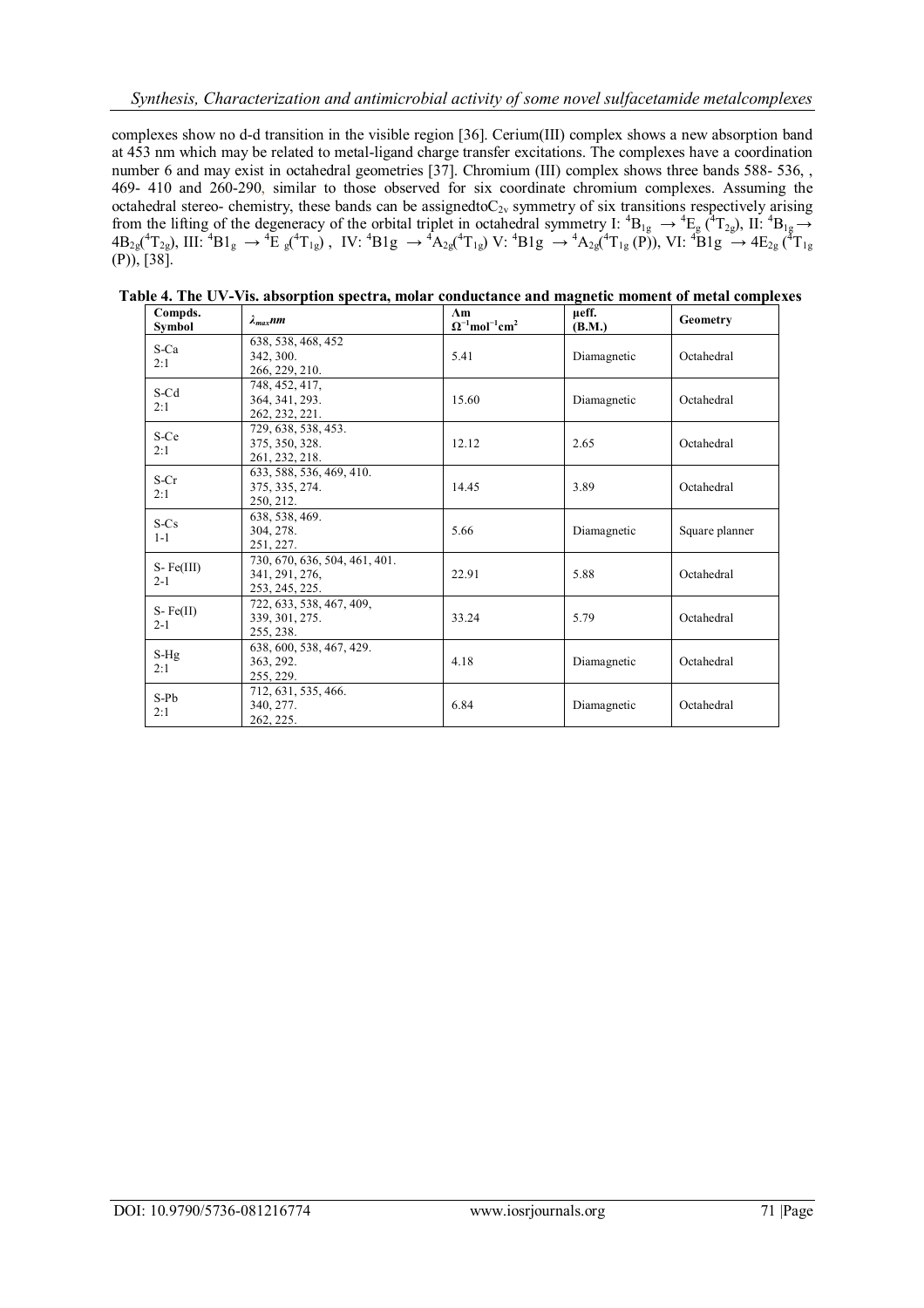#### **3.6 Mass spectra analysis**

The mass spectra of complexes are given in (Table 5), the molecular ion peaks are in good agreement with their empirical formula as indicated from elemental analyses. The other peaks represent fragments of the molecular ions.

| Compound symbol        | molecular ion $(M^+)$ peak at<br>m/z               | Relative intensity $(\% )$ |
|------------------------|----------------------------------------------------|----------------------------|
| S-Ca<br>2:1            | $[C_{16}H_{20}CaN_4O_8S_2]^+$<br>502               | 71                         |
| S-Cd<br>2:1            | $[C_{16}H_{22}CdN_4O_8S_2]^+$<br>574               | 43                         |
| S-Ce<br>2:1            | $[C_{16}H_{20}CeN_5O_{10}S_2]^+$<br>646            | 55                         |
| S-Cr<br>2:1            | $[C_{16}H_{21}ClCrN_4O_7S_2]^+$<br>531             | 79                         |
| S-Cs<br>$1 - 1$        | $[C_8H_{10}CsN_2O_4S]^+$<br>382                    | 86                         |
| $S-Fe(III)$<br>$2 - 1$ | $[C_{16}H_{20}FeN_5O_{10}S]^+$ <sub>2</sub><br>562 | 85                         |
| $S-Fe(II)$<br>$2 - 1$  | $[C_{16}H_{22}FeN_4O_8S_2]^+$<br>518               | 75                         |
| S-Hg<br>2:1            | $[C_{16}H_{22}HgN_4O_8S_2]^+$<br>663               | 97                         |
| S-Pb<br>2:1            | $[C_{16}H_{22}PbN_4O_8S_2]^+$<br>669               | 99                         |

| Table 5. Mass spectral data of the compounds. |
|-----------------------------------------------|
|-----------------------------------------------|

# **3.7 <sup>1</sup>HNMR spectra**

<sup>1</sup> HNMR for diamagnetic complexes (Ca, Cd, Cs, Hg and Pb sulfacetamid) are shown in (Table 6).All the protons were found as expected in the spectra of complexes, the spectra of the complexes were examined in comparison with sulfacetamid ligand. The complexes give a duplet signals inthe region 6.43 - 7.62 ppm (d) for the aromatic protons. Singlet peaks appeared in the region of 1.82–1.89 ppm were attributed to the methyl group. The NH<sup>2</sup> protons give a singlet signals in the region 5.96 - 6.09 ppm (s) nearly not changed which reveals that this group is not involved in coordination. Cs complex has integration corresponding to 2 protons because it reacts in a molar ratio 1:1. N-H proton of secondary amine in ligand appears at 11.65 this group disappeared in complexes which confirm participating of this group in the coordination, by losing H proton in all complexes. These numbers of protons results give a good agreement with CHNS calculated and found results.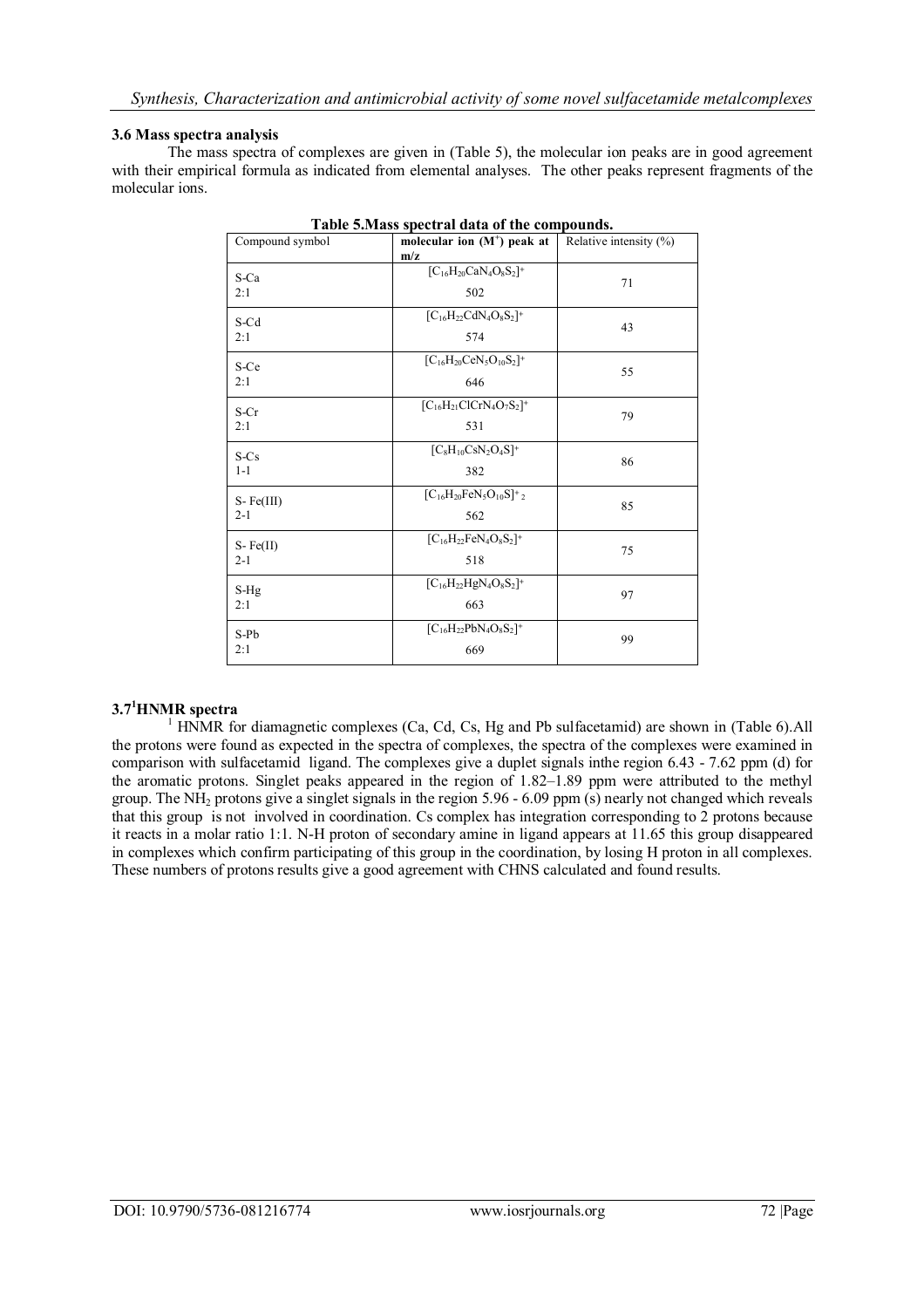| Table 6. Proton NMR spectral data of the diamagnetic complexes. |                                               |  |  |  |
|-----------------------------------------------------------------|-----------------------------------------------|--|--|--|
| Compound                                                        | Chemical shift, ( $\delta$ ) ppm & Assignment |  |  |  |
|                                                                 | NH absent                                     |  |  |  |
| S-Ca                                                            | 6.43-7.41 (d, 8H, Aromaic rings)              |  |  |  |
| 2:1                                                             | $6.01$ (s, 4H, NH <sub>2</sub> )              |  |  |  |
|                                                                 | $1.82$ (s, 6H, CH <sub>3</sub> )              |  |  |  |
|                                                                 | NH absent                                     |  |  |  |
| S-Cd                                                            | 6.58-7.54 (d, 8H, Aromaic ring)               |  |  |  |
| 2:1                                                             | $6.09$ (s, 4H, NH <sub>2</sub> )              |  |  |  |
|                                                                 | $1.87$ (s, 6H, CH <sub>3</sub> )              |  |  |  |
| S-Cs                                                            | NH absent                                     |  |  |  |
| $1 - 1$                                                         | 6.52-7.50 (d, 4H, Aromaic ring)               |  |  |  |
|                                                                 | 5.98 $(s, 2H, NH2)$                           |  |  |  |
|                                                                 | 1.88(s, 3H, CH <sub>3</sub> )                 |  |  |  |
|                                                                 | NH absent                                     |  |  |  |
|                                                                 | 6.58-7.48 (d, 8H, Aromaic ring)               |  |  |  |
| S-Hg                                                            | 5.96 (s, $4H$ , N $H_2$ )                     |  |  |  |
| 2:1                                                             | $1.85$ (s, 6H, CH <sub>3</sub> )              |  |  |  |
|                                                                 |                                               |  |  |  |
|                                                                 | NH absent                                     |  |  |  |
| S-Pb                                                            | 6.43-7.62 (d, 8H, Aromaic ring)               |  |  |  |
| 2:1                                                             | $6.07$ (s, 4H, NH <sub>2</sub> )              |  |  |  |
|                                                                 | 1.87(s, 6H, CH <sub>3</sub> )                 |  |  |  |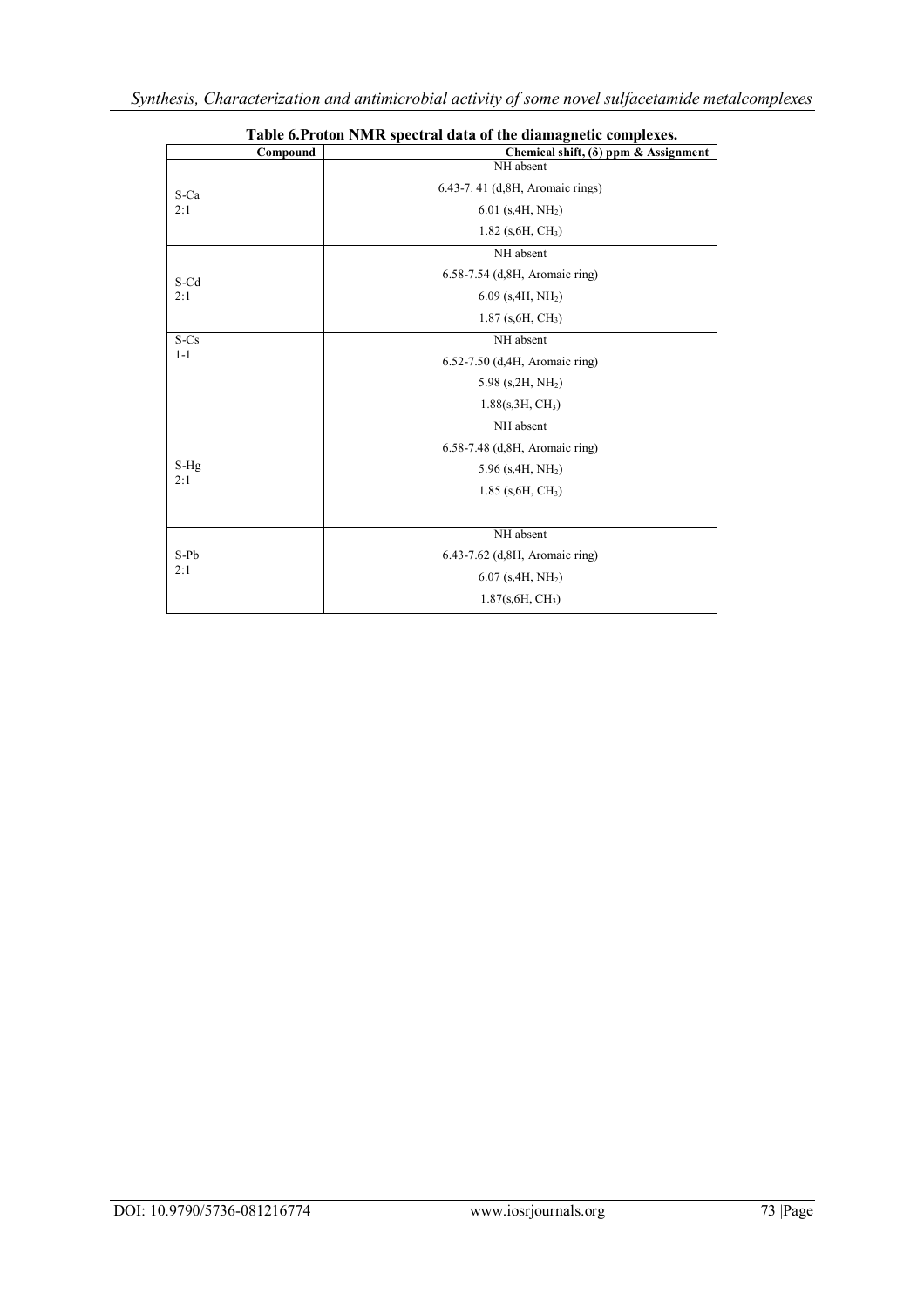#### **3.8Biological Activity**

This test was performed using the diffusion agar technique [39]. The sensitivity of a microorganism to antibiotics and other antimicrobial agents was determined by the assay plates, which were incubated at 28 °C for 2 days (for fungi) and at 37 °C for 1 day (for bacteria). Most of the tested compounds showed a promising biological activity against different types of Gram-positive and Gram-negative bacteria, and fungi. According to F.Blasc .et.al. The bacteriostatic agent of the Co, Ni, and Cu Sulfacetamide complexes be more efficient than sulfacetamide itself, which already similar to our results [3,17]. The data are listed in (Tables 7a,7b) that show that *E. coli* was inhibited by all complexes. The importance of this lies in the fact that these complexes could reasonably be used for the treatment of some common diseases caused by *E. coli,* e.g., septicemia, gastroenteritis, urinary tract infections, and hospital-acquired infections, also this promising activity might have a possible antitumor effect since Gram-negative bacteria are considered a quantitative microbiological method for testing beneficial and important drugs, in both clinical and experimental tumor chemotherapy[40]. The mechanism of action of this complexes seems to be connected with the inhibition of phosphor mannose isomerase, a key enzyme in the bio- synthesis of yeast cell walls [41].Mean zone of inhibition in mm ± Standard beyond well diameter (6mm) (100 ml was tested) produced on a range of clinically pathogenic microorganisms using (5mg per ml) concentration of tested samples. Results are depicted in (Tables 7a,7b).

| Sample<br><b>Tested Microorganisms</b>           | $S-Ca$<br>2:1                            | S-Cd<br>2:1                                | S-Ce<br>2:1     | $S-Cr$<br>2:1   | $S-Cs$<br>1:1   | St.                   |
|--------------------------------------------------|------------------------------------------|--------------------------------------------|-----------------|-----------------|-----------------|-----------------------|
| Fungi                                            |                                          |                                            |                 |                 |                 | <b>Amphotericin B</b> |
| Aspergillus<br>(RCMB 02568)                      | fumigates $12.8 \pm 0.34$                | $14.3 \pm 0.21$                            | $13.2 \pm 0.63$ | $20.4 \pm 0.66$ | $11.1 \pm 0.12$ | $23.7 \pm 0.1$        |
| Candida<br>(RCMB)<br>albicans<br>05036)          | $15.4 \pm 0.53$                          | $16.1 \pm 0.11$                            | $13.7 \pm 0.55$ | $19.7 \pm 0.45$ | $13.6 \pm 0.22$ | $25.4 \pm 0.1$        |
| Gram positive bacteria                           |                                          |                                            |                 |                 |                 | Ampicillin            |
| SterptococcusPneumonie<br>(RCMB 010010)          | $14.1 \pm 0.52$                          | $18.2 \pm 0.33$                            | $12.2 \pm 0.15$ | $21.5 \pm 0.41$ | $16.1 \pm 0.85$ | $23.8 \pm 0.2$        |
| (RCMB)<br><b>Bacillus</b><br>subtilis<br>010067) | $12.7 \pm 0.37$ 19.6 $\pm$ 0.43          |                                            | $15.8 \pm 0.33$ | $19.7 \pm 0.38$ | $17.7 \pm 0.54$ | $32.4 \pm 0.3$        |
| Gram negative bacteria                           |                                          |                                            |                 |                 |                 | Gentamicin            |
| Pseudomonas<br>(RCMB 010043)                     |                                          | aeruginosa $11.6 \pm 0.35$ $10.1 \pm 0.12$ | $11.2 \pm 0.22$ | $12.3 \pm 0.25$ | $14.3 \pm 0.77$ | $17.3 \pm 0.1$        |
| Escherichia<br>coli<br>01052)                    | $\overline{\text{(RCMB)}} _{9.1\pm0.37}$ | $13.7 \pm 0.65$                            | $11.3 \pm 0.32$ | $17.6 \pm 0.73$ | $10.3 \pm 0.18$ | $19.9 \pm 0.3$        |

| Table 7a. Biological activity of metal complexes. |  |  |
|---------------------------------------------------|--|--|
|                                                   |  |  |

#### **Table 7b.Biological activity of metal complexes.**

| Sample.                                         | S-FeII          | S-FeIII         | $S-Hg$          | $S-Pb$          |                |
|-------------------------------------------------|-----------------|-----------------|-----------------|-----------------|----------------|
| <b>Tested Microorganisms</b>                    | $2-1$           | $2-1$           | $2-1$           | $2 - 1$         | St.            |
| Fungi                                           |                 |                 |                 |                 | Amphotericin B |
| Aspergillus fumigates (RCMB<br>02568)           | $15.8 \pm 0.32$ | $16.9 \pm 0.12$ | $14.6 \pm 0.52$ | $19.8 \pm 0.68$ | $23.7 \pm 0.1$ |
| Candida<br>albicans<br>(RCMB)<br>05036)         | $19.1 \pm 0.22$ | $18.3 \pm 0.53$ | $15.1 \pm 0.48$ | $17.9 \pm 0.71$ | $25.4 \pm 0.1$ |
| Gram positive bacteria                          |                 |                 |                 |                 | Ampicillin     |
| SterptococcusPneumonie<br>(RCMB 010010)         | $14.1 \pm 0.34$ | $13.7 \pm 0.77$ | $14.7 \pm 0.52$ | $18.4 \pm 0.62$ | $23.8 \pm 0.2$ |
| <b>Bacillus</b><br>subtilis<br>(RCMB)<br>010067 | $13.7 \pm 0.89$ | $10.5 \pm 0.74$ | $14.3 \pm 0.58$ | $14.9 \pm 0.36$ | $32.4 \pm 0.3$ |
| Gram negative bacteria                          |                 |                 |                 |                 | Gentamicin     |
| aeruginosa<br>Pseudomonas<br>(RCMB 010043)      | $11.6 \pm 0.94$ | $9.9 \pm 0.78$  | $13.2 \pm 0.47$ | $13.6 \pm 0.42$ | $17.3 \pm 0.1$ |
| Escherichia<br>(RCMB)<br>coli<br>01052)         | $9.4 \pm 0.66$  | $10.6 \pm 0.45$ | $9.6 \pm 0.48$  | $11.8 \pm 0.31$ | $19.9 \pm 0.3$ |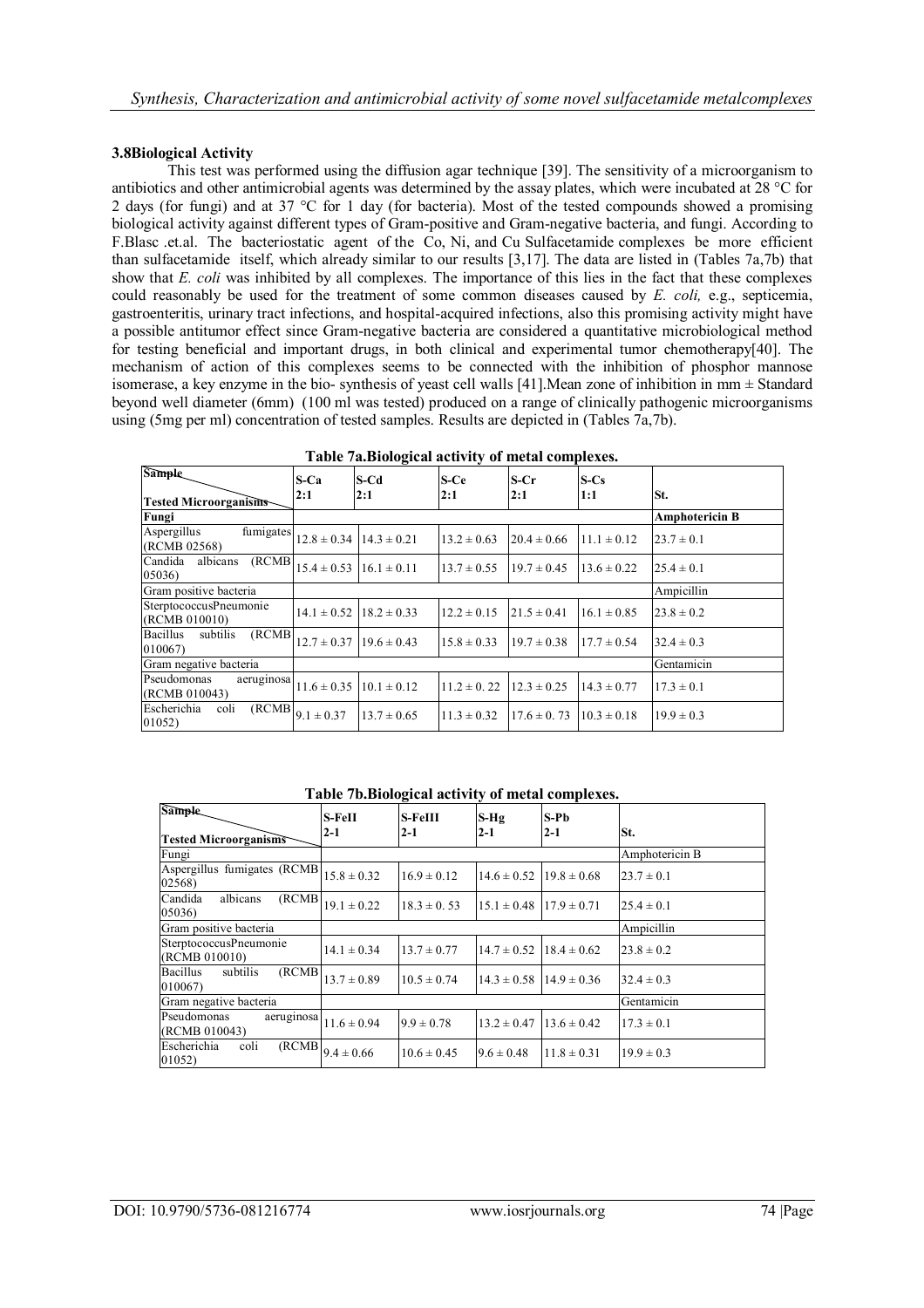# **I. Conclusion**

Based on the above discussions, the prepared complexes showing promising antimicrobial activity and we propose this structure for these complexes.

$$
M = Ca, Cd, Fe(II), Hg or Pb (X = Y = H2O)
$$

$$
M=Cr, (X=H_2O, Y=Cl)
$$

 $M=$  Ce or Fe(III)  $(X= H<sub>2</sub>O, Y= NO<sub>3</sub>)$ 



In case of Cs complex the structure proposed is.